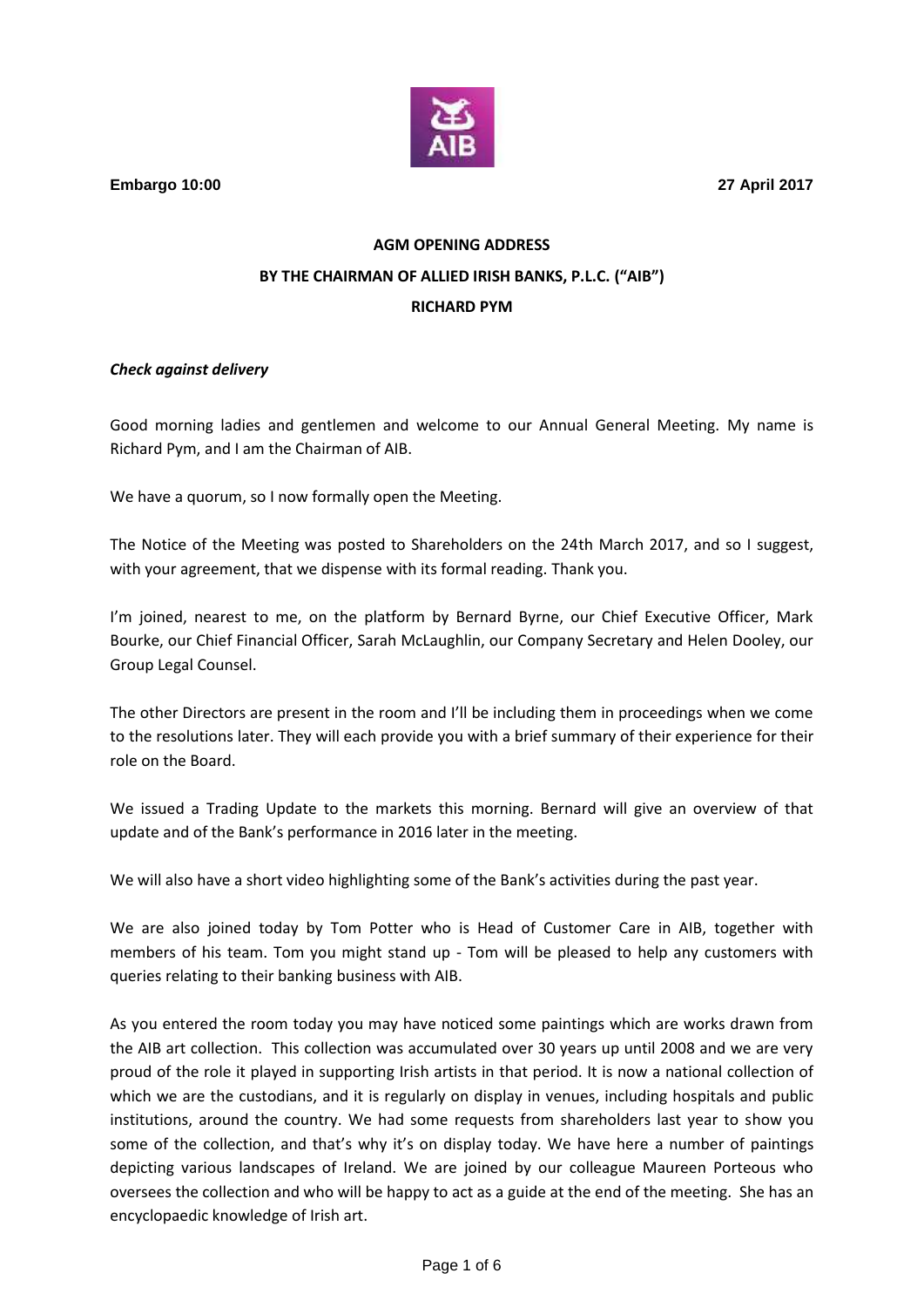With that I would like to turn to the first formal part of our proceedings, namely the Independent Auditors' Report to the Members.

This is set out on pages 214 to 220 of our 2016 Annual Financial Report, copies of which you will have seen available at the entrance to the meeting.

As you are aware, the Auditors' Report is very detailed.

Gerry Fitzpatrick from our Auditor, Deloitte, is present here this morning, however I propose that, with the consent of the Meeting, we take the Auditors' Report as read.

[Assuming no disagreement…]

Thank you.

2016 was a successful year for AIB with a profit before tax of  $\epsilon$ 1.7 billion. On the political front though, 2016 was a year of surprises. Of most relevance to Ireland and to AIB was the decision by our nearest neighbour, the United Kingdom, to leave the European Union. The long term implications of this decision are unknown but more immediately the decision led to a fall in the value of the pound. AIB's primary focus in respect of Brexit has been to work with our customers to deal with these currency fluctuations and other business uncertainties as they arise. We now have a team of Brexit advisors around the country available to help customers plan for this new challenging environment.

Notwithstanding the upcoming Brexit, the Irish economy has continued to perform strongly. As a stable and financially strong institution AIB is well positioned to play its role in supporting Irish businesses through all the economic cycles.

Our own recovery has been achieved through enormous taxpayer support and as such returning the taxpayers' investment of €20.8 billion in full, over time, remains a key ambition of the Bank. In July 2016, on the maturity of our Contingent Capital Notes, the Bank made a capital repayment to the State of €1.6 billion, together with a coupon payment of €160 million. More recently the Board has proposed a dividend on the ordinary shares of €250 million demonstrating that the financial recovery of the Bank is on a firm footing. The dividend payment will bring our total payments to the State to €6.8 billion.

We recognise that many private shareholders have ended up with as little as just one share after the effective nationalisation of the bank in 2011, which left the existing shareholders with a purely nominal shareholding. One consequence of now paying a dividend is that we are mailing out circa 54,550 cheques for less than 50 cents of dividend which looks very silly and very wasteful. However, we do have an obligation to pay this amount. We will be making arrangements so that AIB dividend cheques presented over the counter at any AIB and EBS branch can be cashed without charge (subject to presentation of valid photo-identification).

No doubt many of the cheques which we issue will remain uncashed and over the medium term we hope to work with a charitable organisation called ShareGift which will enable the Bank to donate any uncashed dividend proceeds and facilitate shareholders should they wish to gift their shares to charity. Recognising that we will save shareholder registration charges, we will offer in addition, a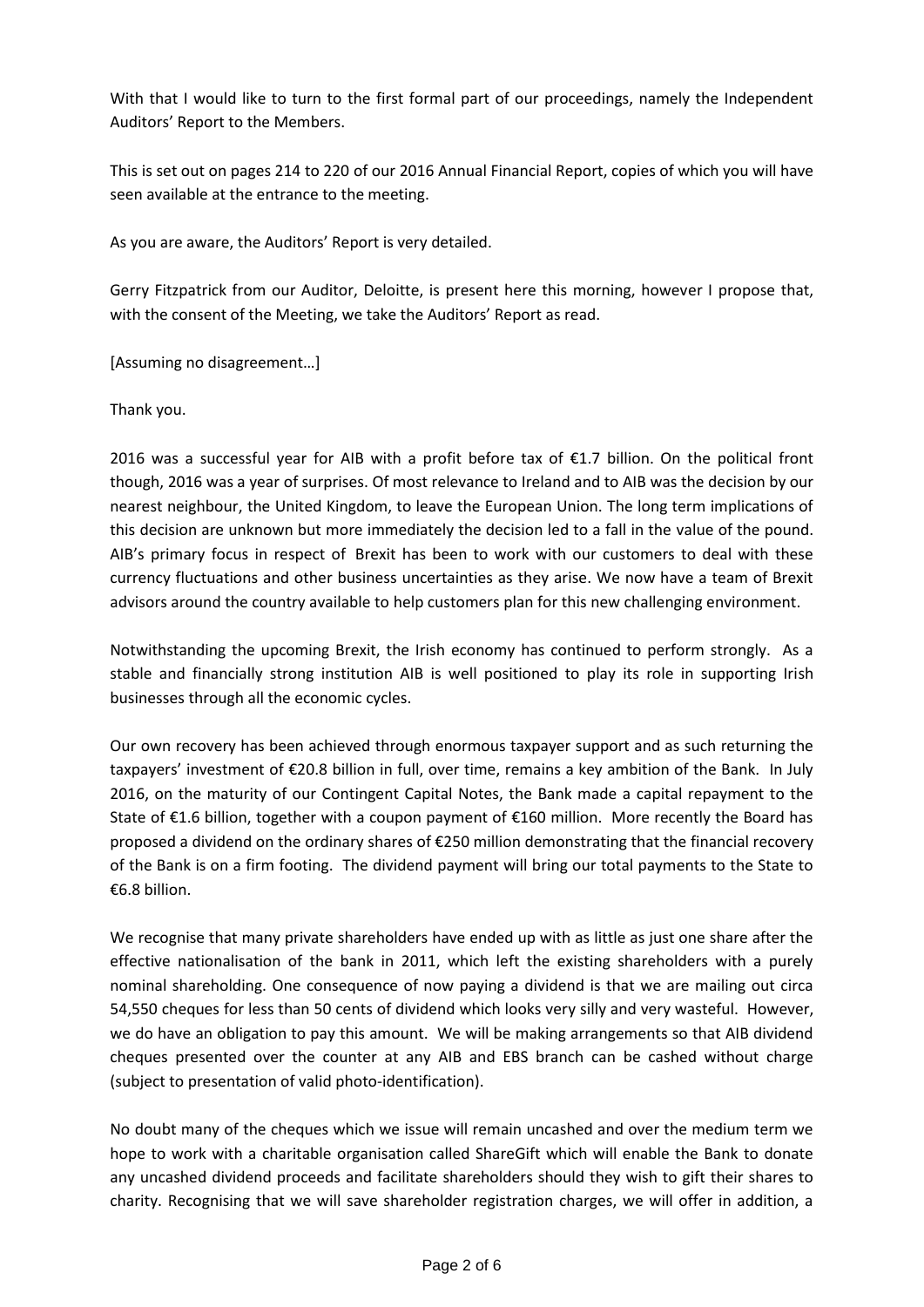charitable financial incentive where shareholders choose to gift their small shareholdings. More details will be mailed later in the year.

Over the last number of weeks you will have seen media coverage that the Minister for Finance has appointed a syndicate of banks to prepare for the potential sale of some of the State's shareholding in AIB. Any decision is in the hands of the Minister, but the Bank will be ready when he decides and a successful conclusion would be another important step in the rehabilitation of AIB.

I will now pass over to Bernard, then we will show the short video which I referred to earlier.

Thank you.

[Following Bernard's update and the video…]

Thank you Bernard.

We now come to the formal part of the meeting, where we consider and vote on the resolutions. There are 21 resolutions to be proposed in total, which seems high but is due to the need to treat the proposed resolutions regarding the re-election of each Director as separate resolutions.

You will have an opportunity to ask questions in a few moments, but if for some reason you don't get the chance or would prefer to ask your question in a less public setting, the Directors will be joining you for refreshments following the meeting so you can put your questions to any of us at that stage.

I will propose the 21 resolutions in one section and then take questions in relation to all 21 resolutions when that's done. You are entitled to ask any question on any resolution in that question section. I hope this makes it easier.

Before I propose the resolutions, I'll ask the Directors to introduce themselves to you. This year, all Directors will retire from office and offer themselves for appointment or re-appointment.

[Commencing with the Chairman, Directors stand and speak in the order in which seated…]

Thank you.

The Board is confident that all Directors are experienced and knowledgeable and that each Director being proposed will continue to make a valuable contribution and provide an objective perspective in discharging their duties as a Director.

Biographical information in respect of each Director seeking re-appointment is included in the Shareholders Report.

The Board believes that it is important that the intentions of all shareholders who register a vote are taken into account and therefore I am calling a poll on each of the resolutions proposed. We will be voting by poll on each of them, separately, at the end of the meeting. In that way, all the proxies received prior to the meeting will be taken into account.

We will come to the questions after I have read the resolutions.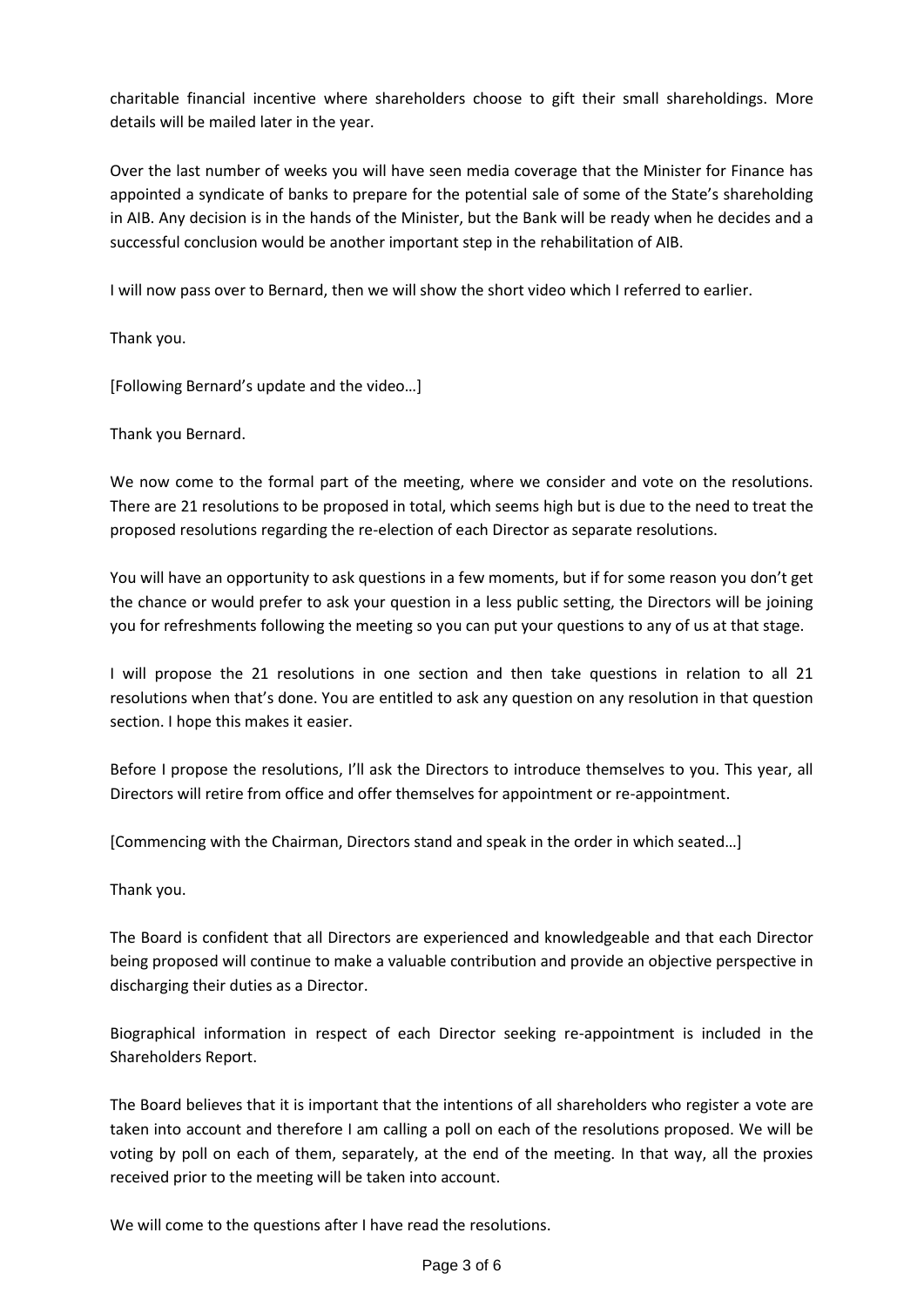- 1. The first resolution on the agenda relates to the 2016 Annual Financial Report, in relation to which I propose: "that the Annual Financial Report, including the Directors' Report and Auditors' Report, for the year ended 31<sup>st</sup> December 2016 be received."
- 2. The second resolution relates to the declaration of a final dividend. So I propose: "That a final dividend, of 9.21 cent per ordinary share for the year ended 31 December 2016 (subject to rounding up, per holder of ordinary shares, to the nearest whole cent), be declared".
- 3. The next item is the appointment and re-appointment of Directors. So I propose, as separate resolutions, that each of
	- Carolan Lennon;
	- and Brendan McDonagh be "appointed" a Director;

and similarly that each of

- Simon Ball
- Mark Bourke
- Bernard Byrne
- Tom Foley
- Peter Hagan
- Helen Normoyle
- Jim O'Hara
- Michael Somers
- and Catherine Woods

be "re-appointed" a Director

I'll ask Bernard to propose the motion for my re-appointment.

– Bernard Byrne: I propose that Richard Pym be re-appointed a Director.

Thank you Bernard.

4. The next item is the Auditor's Remuneration.

The work of the auditor, and the level of the audit fees, are reviewed on behalf of the Board by the Audit Committee. That Committee is satisfied with the effectiveness of the Auditor, and that the fees are appropriate.

The Auditor, Deloitte, Chartered Accountants and Registered Auditor, has signified agreement to continue in office for the 2017 statutory audit.

I am pleased, therefore, to propose:

"That the remuneration of the Auditor in respect of the year to 31st December 2017 be such sum as may be agreed by the Board".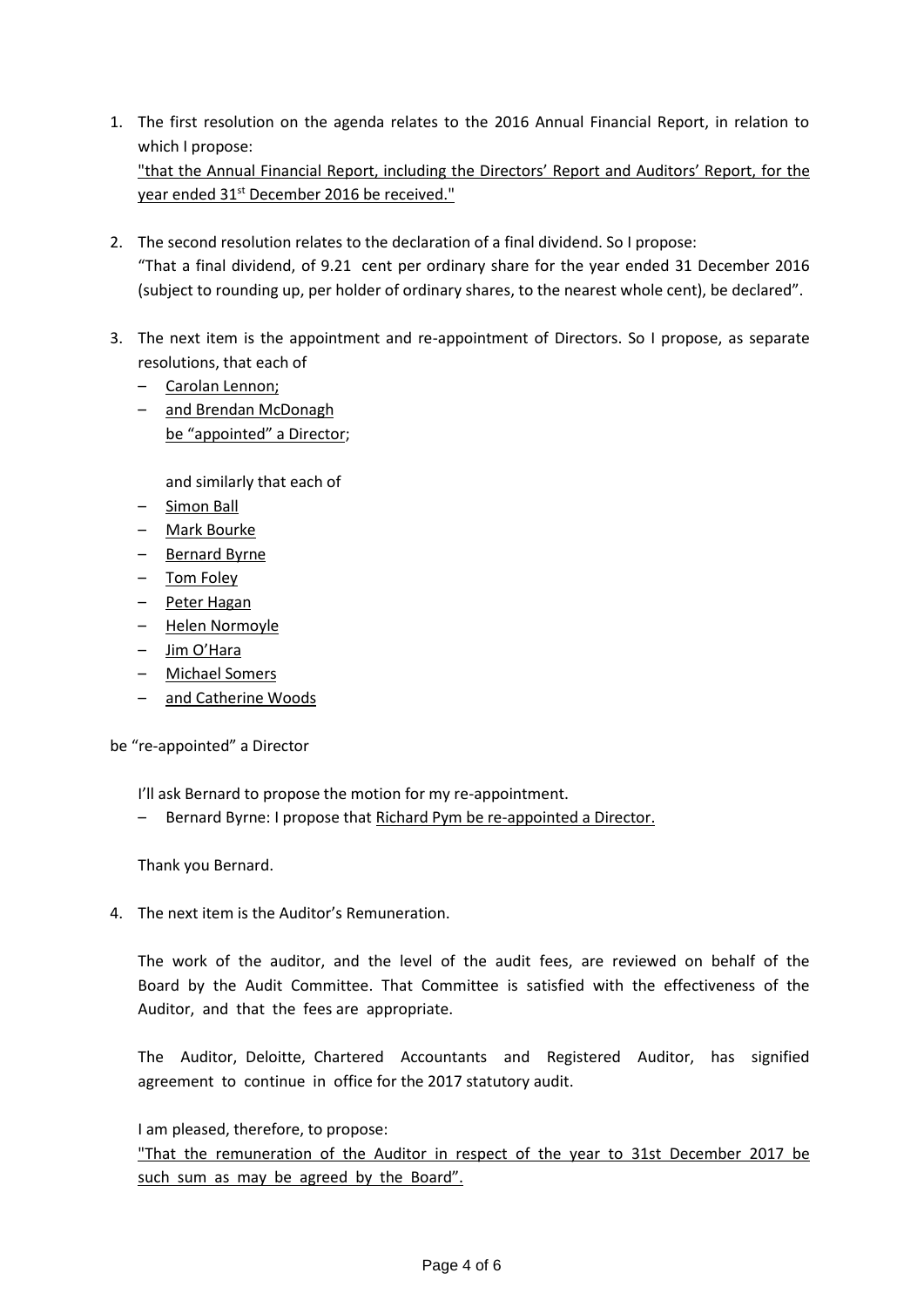- 5. The next item relates to the Report on Directors' Remuneration. The vote is advisory only. So I now propose: "That the Report on Directors' remuneration and interests for the year ended 31st December
	- 2016 be received"
- 6. Item 6 is an ordinary resolution, proposed to authorise the Directors to allot and issue new shares should the need arise. The authority is proposed in substitution for the authority conferred on the Directors at the Company's extraordinary general meeting in December 2015.
- 7. Resolution 7(a) is a special resolution proposed for the disapplication of pre-emption rights, to empower the Directors to allot equity securities for cash otherwise than in accordance with statutory pre-emption rights.

Resolution 7(b) is a special resolution proposed to empower the Directors to allot equity securities for cash otherwise than in accordance with statutory pre-emption rights for the purposes of what the Directors determine to be an acquisition or other specified capital investment.

- 8. Resolution 8 is proposed as a special resolution to authorise the market purchase by the Company of its own shares, up to 10% of the Company's issued shares as at the date of the passing of the resolution.
- 9. The final resolution is a special resolution authorising the Company to re-issue shares purchased by it and not cancelled as treasury shares. If granted, the minimum and maximum prices at which treasury shares may be re-issued shall be determined in accordance with the Company's Articles of Association.

Resolutions 6 through 9 are quite technical in nature and are explained further in the Notice of the meeting. They are normal in line with market practise and relevant Guidelines and Principles.

We will now open up to questions. To be fair to everyone in the room, and to give as many people as possible an opportunity, I ask that you please get to your question as quickly as possible.

I must ask that the questions are specifically on the resolutions, and please remember that our customer care team are available for individual customer issues.

Please wait for a microphone and state your name before putting your question.

[*When Shareholder questions are complete…*]

Thank you.

As all the Resolutions have been proposed, I am now asking you to please vote by completing the AGM poll card which you received on the way in to the meeting.

You should indicate your voting preference, sign the poll card and deposit it in one of the Ballot boxes which are positioned throughout the room.

Could the registrars please show where the boxes are, thank you.